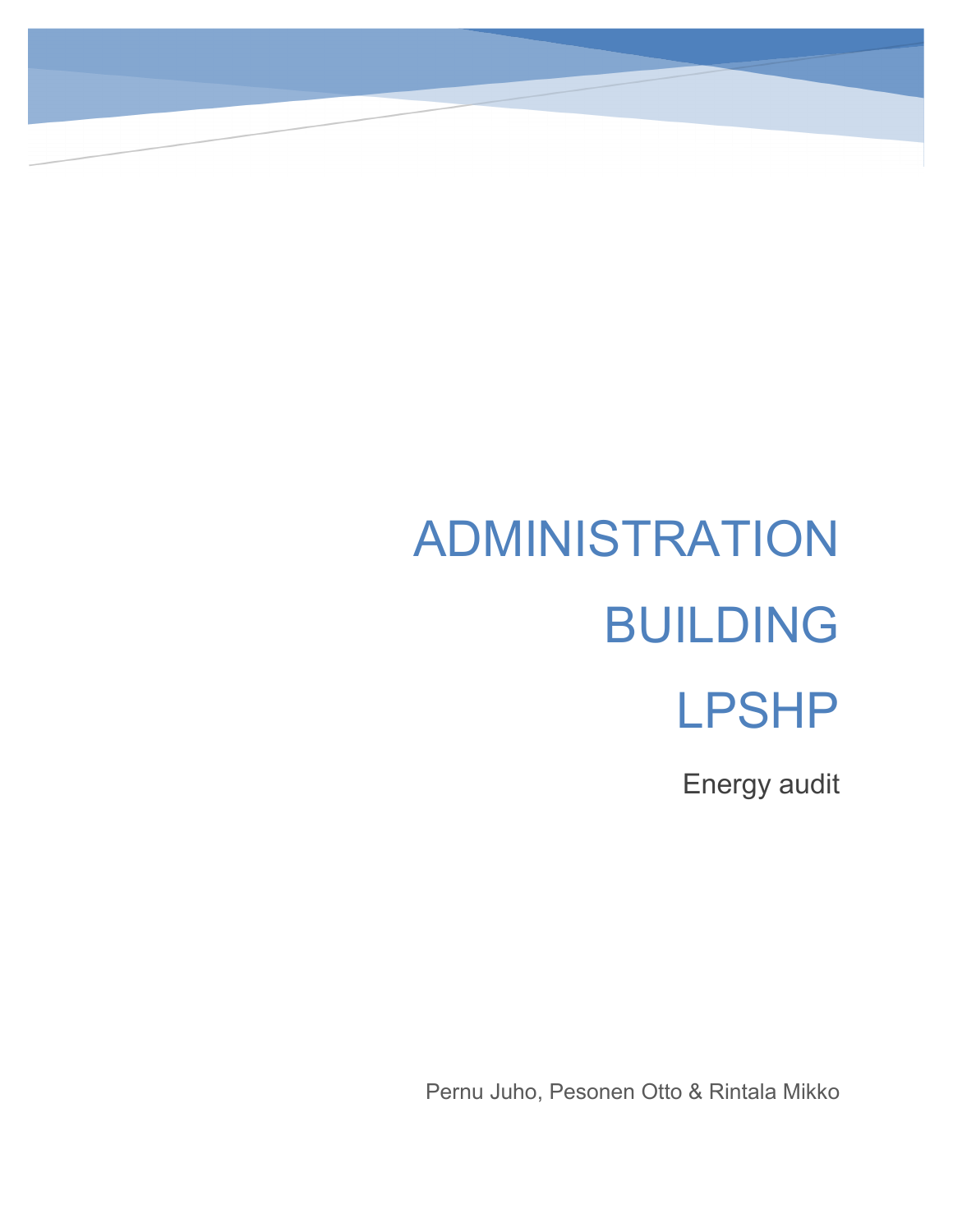## **Contents**

| A summary of the energy economy of the site and the proposed improvements 2 |  |
|-----------------------------------------------------------------------------|--|
|                                                                             |  |
|                                                                             |  |
|                                                                             |  |
|                                                                             |  |
|                                                                             |  |
|                                                                             |  |
|                                                                             |  |
|                                                                             |  |
|                                                                             |  |
|                                                                             |  |
|                                                                             |  |
|                                                                             |  |
|                                                                             |  |
|                                                                             |  |
|                                                                             |  |
|                                                                             |  |





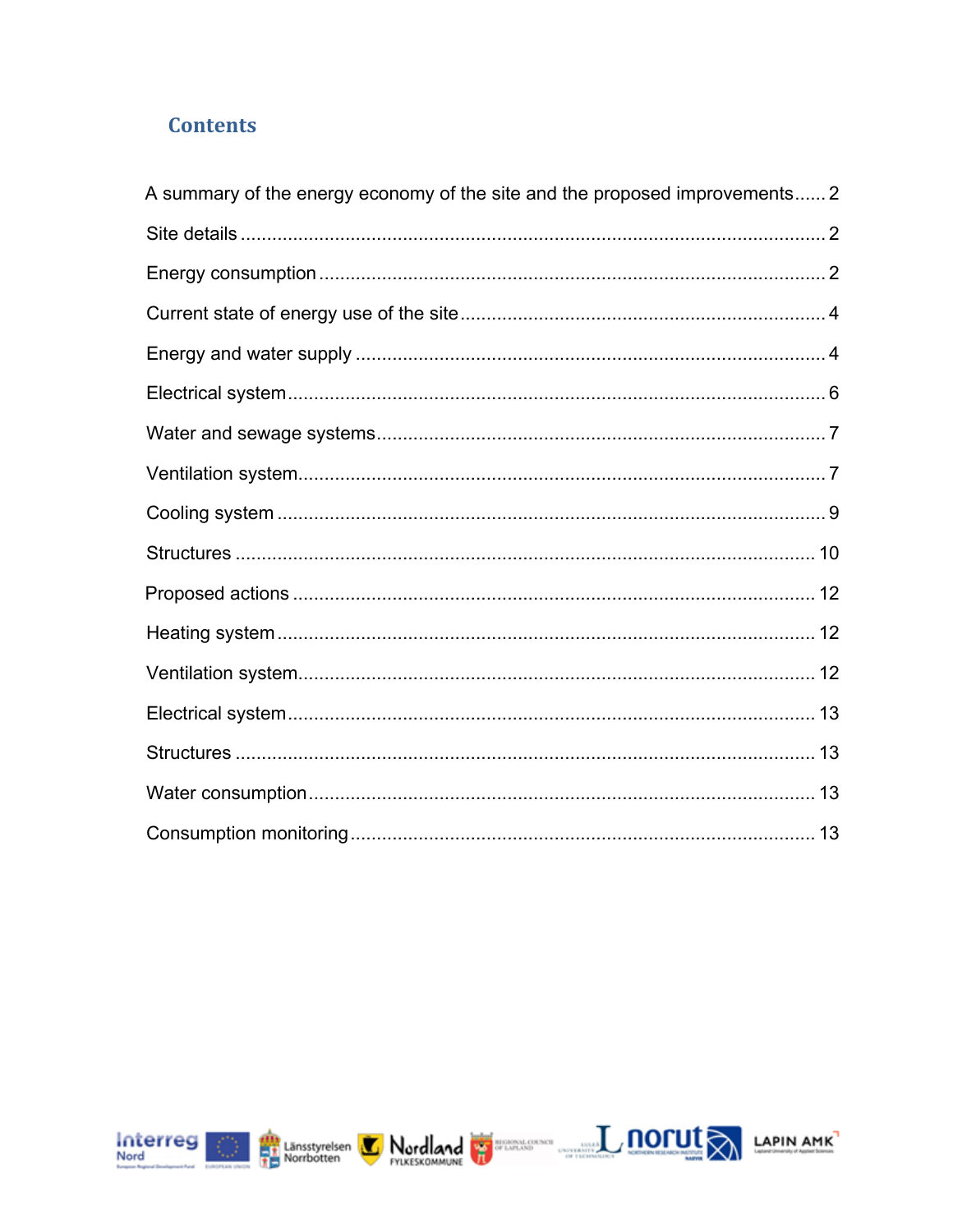# <span id="page-2-0"></span>**A summary of the energy economy of the site and the proposed improvements**

#### <span id="page-2-1"></span>**Site details**

Property: LPSHP Administration building Address: Kauppakatu 25, 94100 Kemi Building type: Office building Construction year: 1954 Renovated: 1994 Building volume:  $3500 \text{ m}^3$ 

#### <span id="page-2-2"></span>**Energy consumption**

Since building has no active consumption monitoring of heating energy or electricity, it is simply impossible to define building's current energy consumption and energy saving potential of proposed actions. Consumption levels of this building are estimations based on simulations, measurements and statistics collected from similar buildings.

In table 1, reference building consist of public office buildings. Electricity consumption is slightly below median of reference buildings. Water consumption is quite high in administration building, but is partly explainable by usage of sauna spaces located in basement floor.

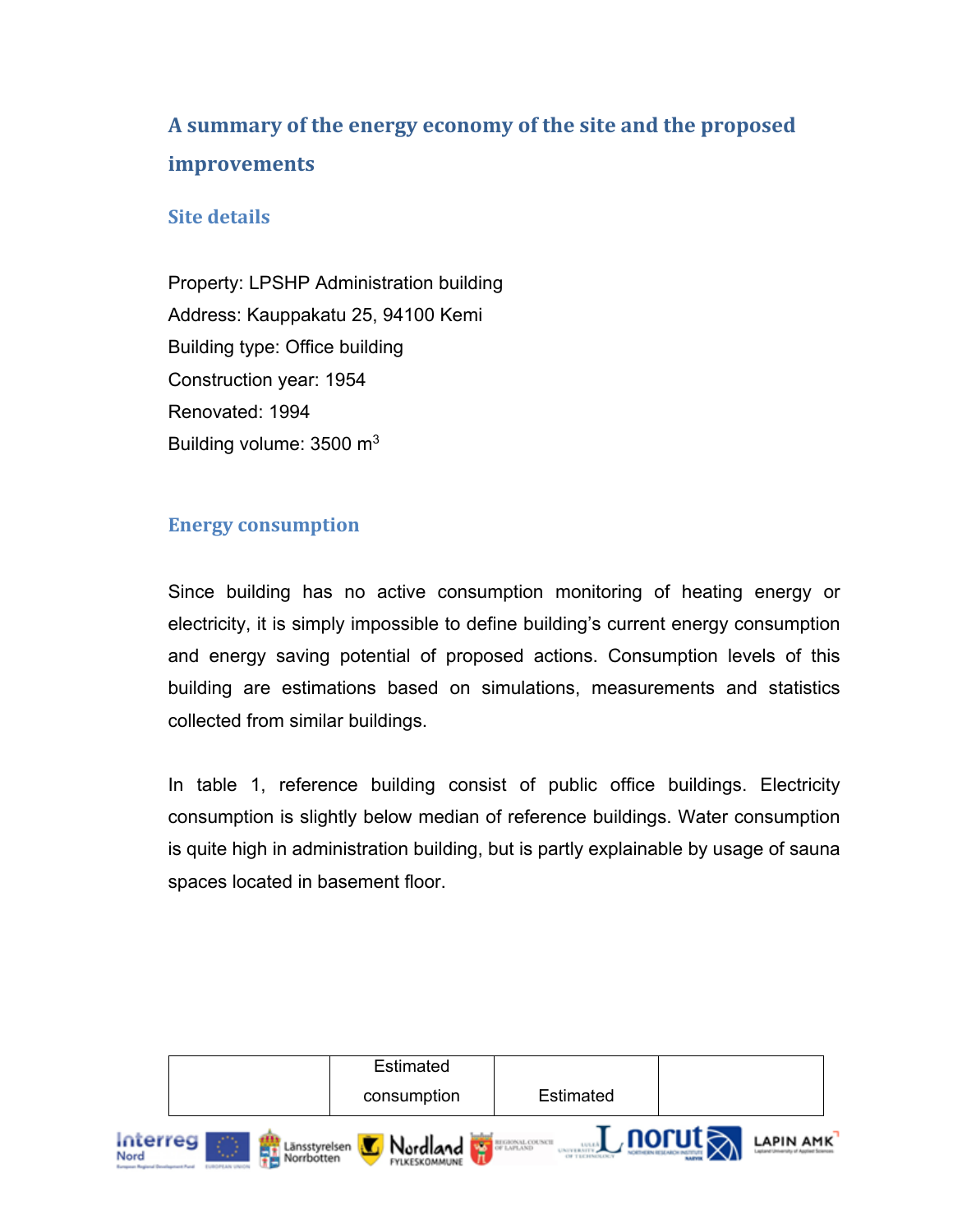|                      |             | specific                   | Median of           |
|----------------------|-------------|----------------------------|---------------------|
|                      |             | consumption                | reference buildings |
| Heating energy       | 350-550 MWh | 100-157 kWh/m <sup>3</sup> | 41,9 kWh/ $m3$      |
| Electricity          | 64 MWh      | 18,2 $kWh/m3$              | 19,3 $kWh/m3$       |
| Water<br>consumption | 380 $m^3/a$ | 109 $dm^3$ /rm $^3$        | 61 $dm^3$ / $rm^3$  |

Table 1: Summary of estimated energy consumptions.

It is difficult to estimate consumption of heating energy due to uncertainties regarding use hours of ventilation systems and air tightness of building envelope. Insulation thickness of attic floor is impossible to determine without deconstructive measurement methods. Even on most optimistic starting values, the energy consumption is over 300 MWh each year. Noticeable energy savings are achievable by these actions:

Nordland  $L$  **norut**  $\sqrt{ }$  **LAPIN AMK** 

#### **Heat**

- Monitoring of heating energy consumption
- Balancing of ventilation system
- Eliminating air leakages
- Heat recovery ventilation (HRV)
- Insulation of heatpipe and ventilation channel

#### **Electricity**

- Monitoring of electricity consumption
- Adjustment of supply air temperature

#### **Water**

• Active water consumption monitoring



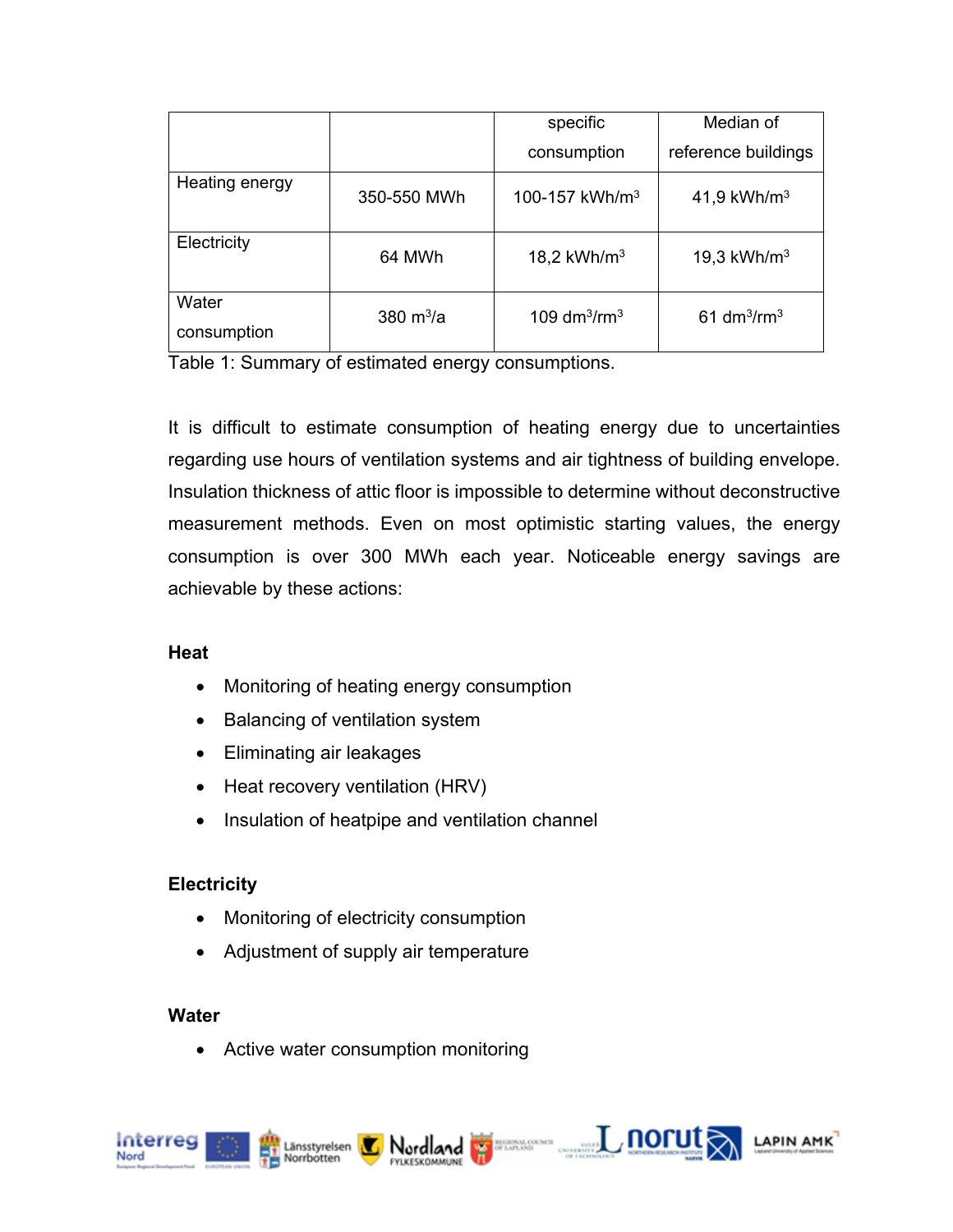# <span id="page-4-0"></span>**Current state of energy use of the site**

### <span id="page-4-1"></span>**Energy and water supply**

Heating energy and usage water is brought to the administration building from areal heating network via hospital building's heat exchanger. Building does not have a sub measurement for heating energy.



Picture 1: Sub distribution center

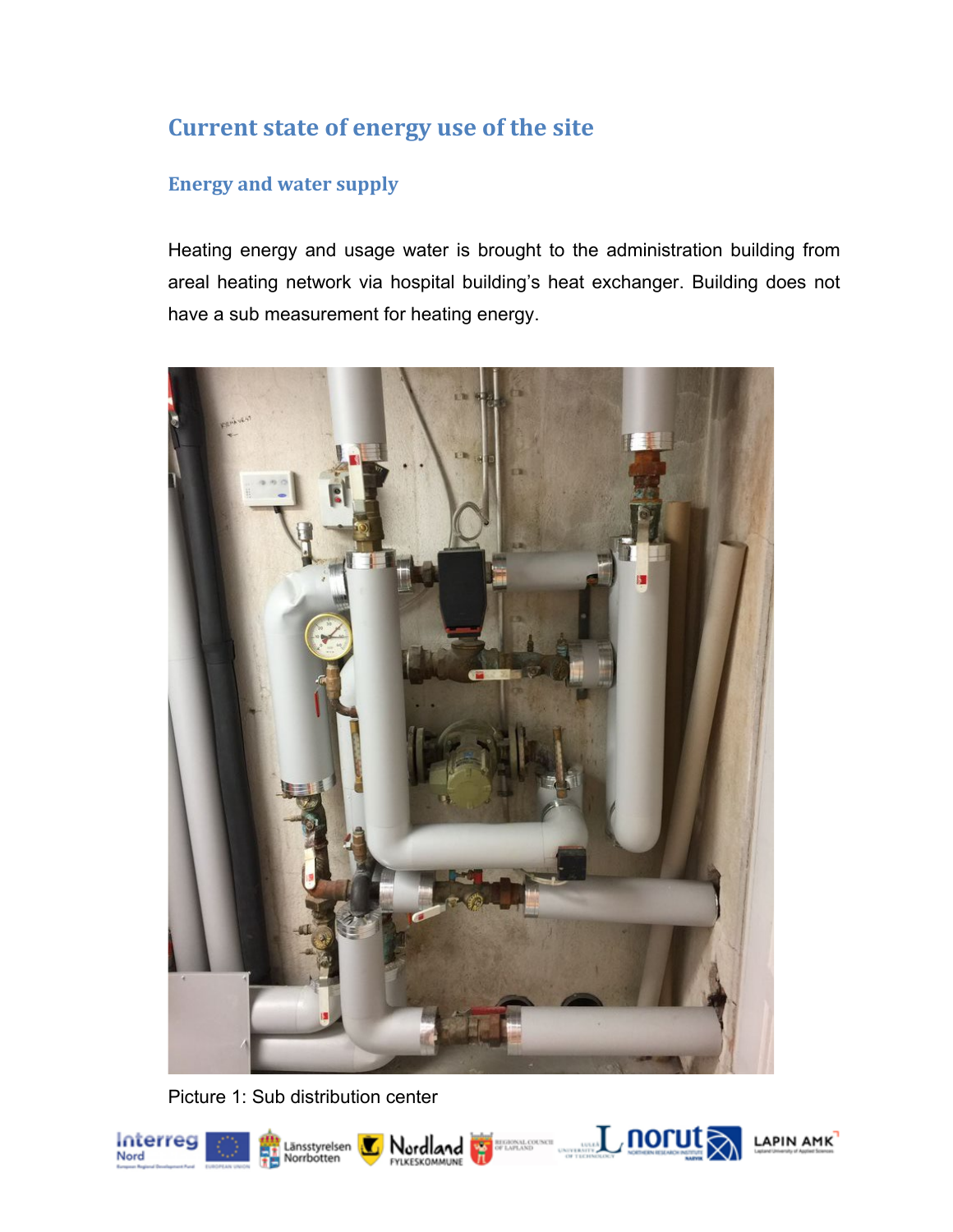#### **Description of the heating system**

Heat distribution is performed by water-heated radiators in rooms and ventilation system. Radiators and thermostats located in office spaces are in good shape.

Radiators' temperatures were measured during the audit. Highest measured temperatures were 59 °C, and temperature of heated, flowing water was 62 °C. Heat pipe runs through structures and office spaces mostly without insulation, which causes high room temperatures in some rooms.



Picture 2: Non-insulated heat pipe in corridor 103.

Room temperatures were on a good level when it comes to energy efficiency (20 - 22 °C), but during measurement period, the temperatures dipped to 17 °C in some rooms for days' period.

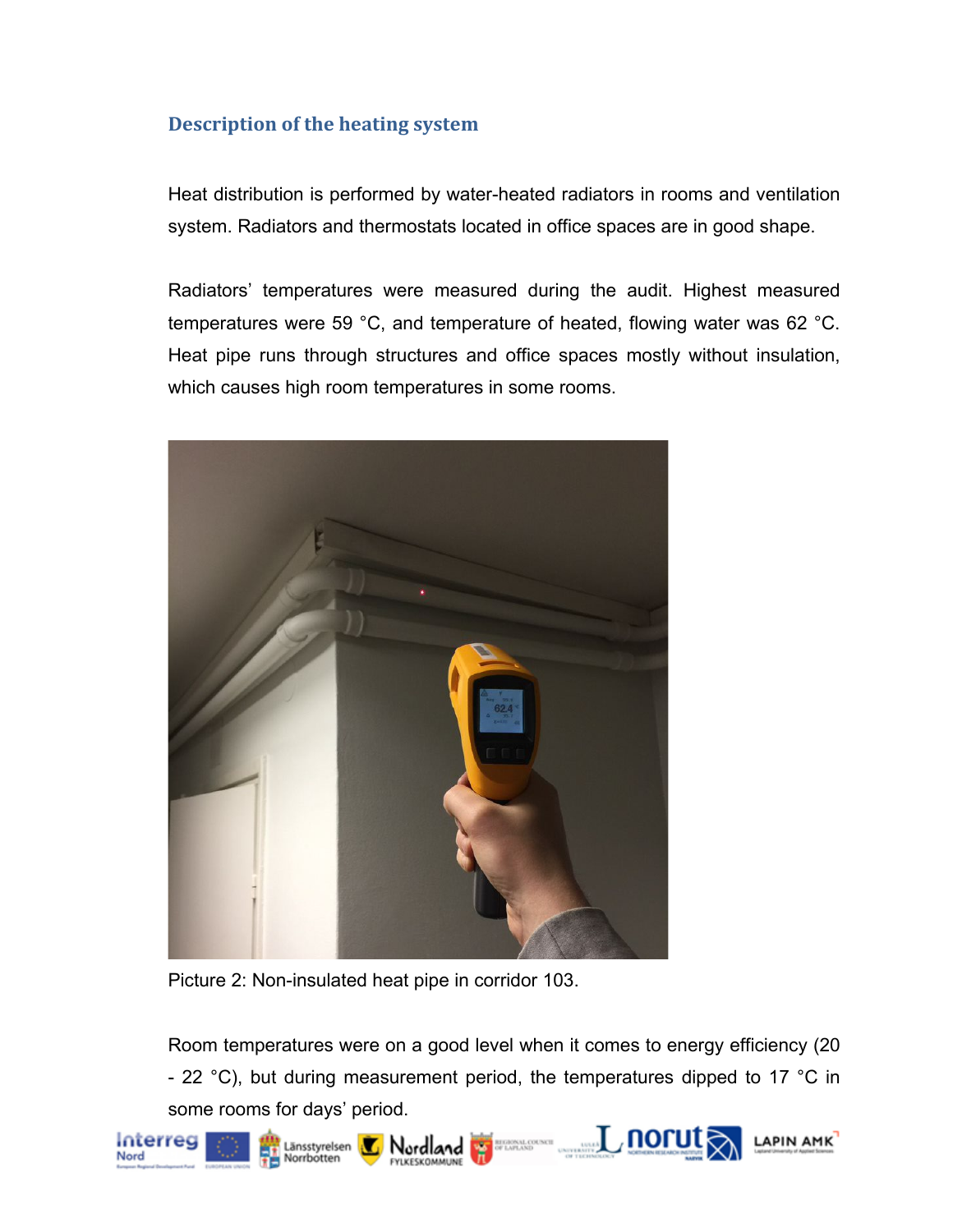#### <span id="page-6-0"></span>**Electrical system**

Building does not have submeasuring for electricity, which forced us to conduct measurement by 2-week measurement period directly from the riser. Current of all three stages and ground were measured in 5-minute intervals.Average power of 5-minute period was calculated from measured values. From that value, the consumed electricity was calculated with using power equivalent (cosϕ 0.7). Estimation is based on the amount and type of electrical equipment in building.

Annual electricity consumption was achieved by multiplying calculated 2-week energy consumption by 26 and multiplying the result with 0.9 to compensate the lower electricity consumption during summer months. Calculated annual electricity consumption of property is 63.78 MWh.



Picture 3: Hour consumption data of electricity in 15. - 29.1.2019.

Hour consumption of administration building represents typical office building. Consumption peaks are, not so surprisingly during office hours, and base load created by ventilation, pumps and electric heaters, is quite stable during nights and weekends.

Base consumption 7.5 kWh

Peak consumption 14.5 kWh (Both measured on Wednesdays)

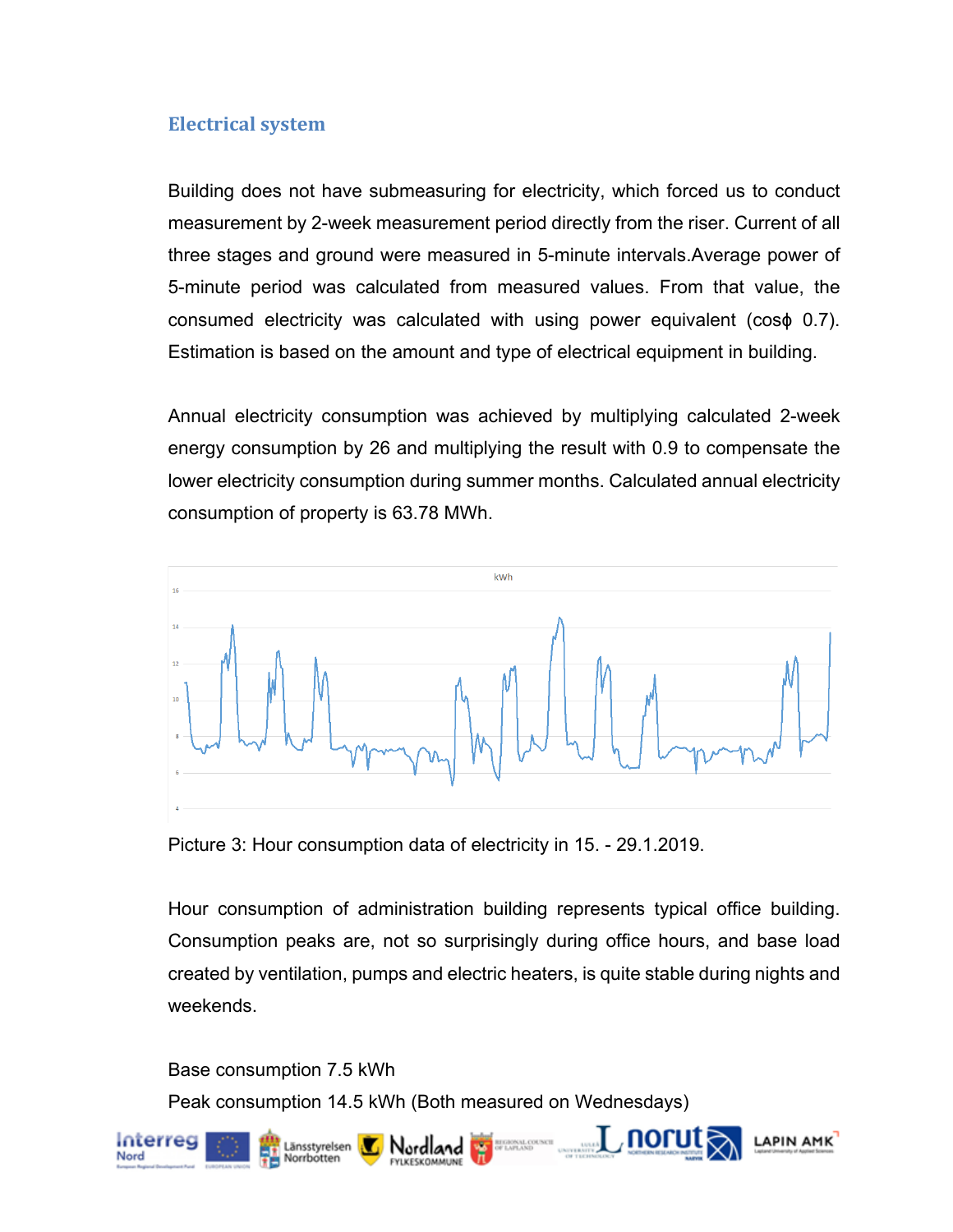#### <span id="page-7-0"></span>**Water and sewage systems**

Flowrate of water equipment was measured with Oras measuring cup. Bathroom faucets' water flow was  $10 - 13$  l/min and rec rooms  $17 - 18$  l/min flow, which is slightly above ideal level. Water consumption of 380  $m<sup>3</sup>$  is quite high for an office space, but explained by usage of sauna spaces. No leaking water equipment was found during audit.

#### <span id="page-7-1"></span>**Ventilation system**

Ventilation of western wing is carried out by floor-specific HRV-systems. Controls of systems are conveniently located near system itself. Systems do have slightly lower volumes of supply air, which creates vacuum within the building.

| Floor  |                | 2              |
|--------|----------------|----------------|
| Out    | $-3^{\circ}$ C | $-1^{\circ}$ C |
| Supply | $21^{\circ}$ C | $24^{\circ}$ C |
| Exit   | $21^{\circ}$ C | $17^{\circ}$ C |
| Waste  | $6^{\circ}$ C  | $3^{\circ}$ C  |

Table 2: Temperatures of ventilation system.

Temperature of second floor's supply air was noticeably high, and exhaust air temperature was quite low. Traditionally exhaust air temperature matches room temperature, which implies that some of the air ducts are exposed to elements on their way to the ventilation machine. Insulation of ducts is recommended.

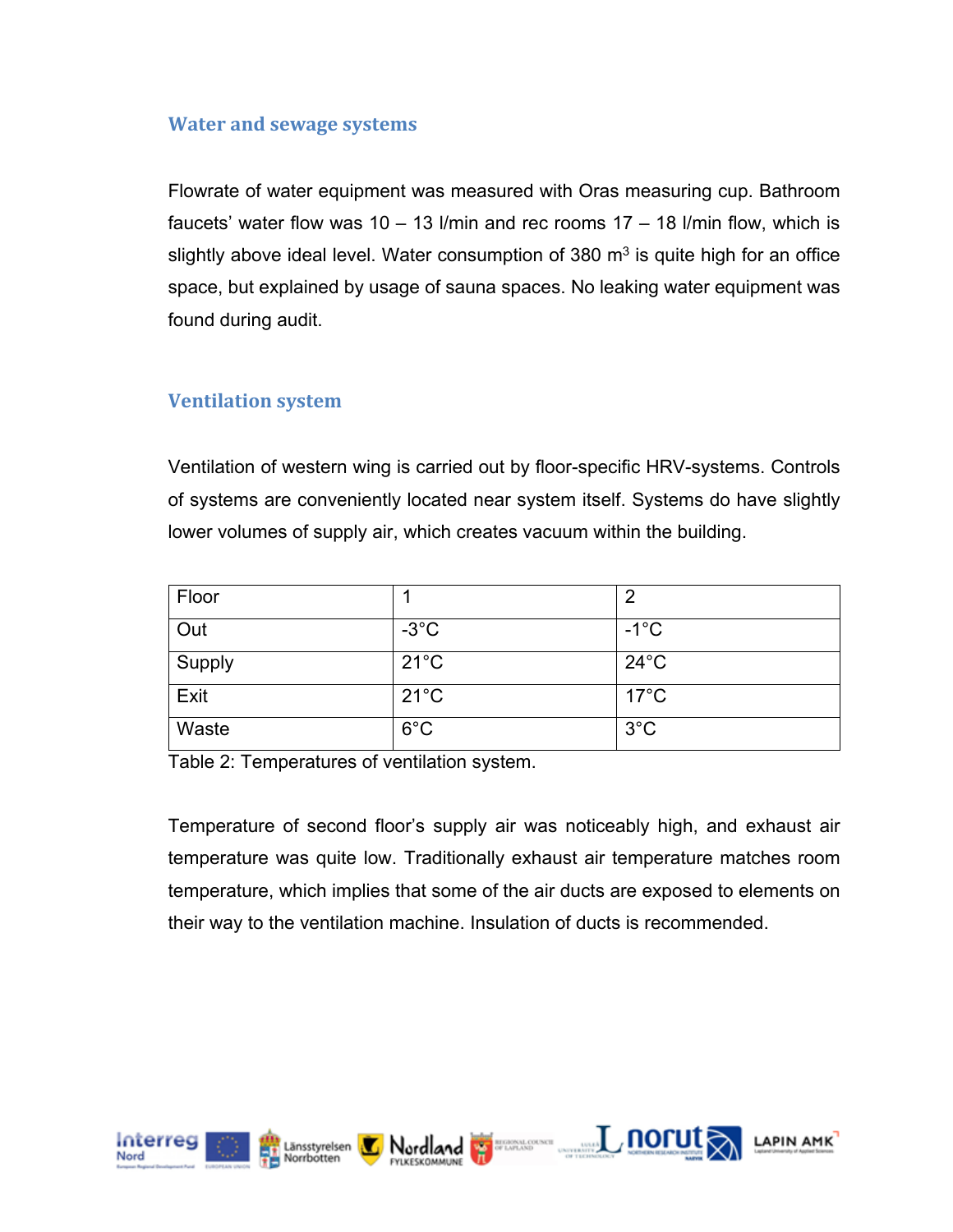#### **Deekax talteri DIVK-C220**

- Supply fan: 520 W
- Exhaust fan: 520 W
- Pre-heat resistor: 1000 W
- Post-heating resistor: 1000 W
- Maximum volume 220 l/s
- Annual electricity consumption 19 MWh/a
- Energy saving potential 11 MWh/a
- Bought energy 8 MWh/a



Ventilation of eastern wing is carried out by HRV-systems located above attic floor. Ventilation machine serving 1<sup>st</sup> floor has supply air flow of 75 l/s, set to 23 °C. Ventilation needs adjustment. Some of the terminal devices are located poorly, guiding supply air flow to hit user directly. This causes feeling of draft, and some of the users had implemented DIY solutions to guide airflow away from them.



Negotiation room had plenty of terminal devices, but ventilation is still insufficient. During measurement period, CO2 levels reached measurement equipment's maximum values of 2000 ppm, which is clearly over all guidelines.

Nordland  $L$  morut  $\lambda$  LAPIN AMK

Picture 4: Supply air flows directly towards extract valve.

Länsstyrelsen

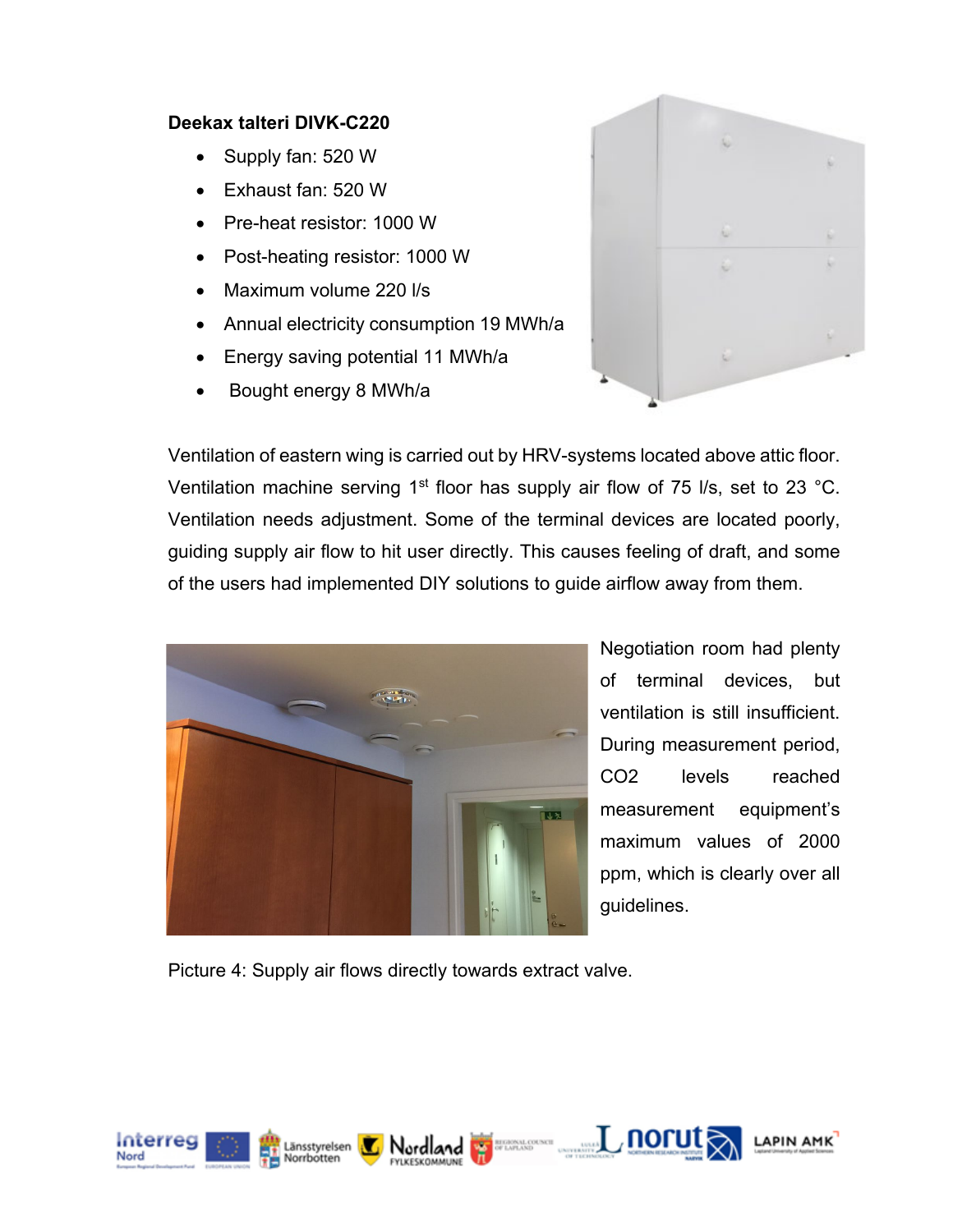#### **Ilto 800 405**

- Fan power 820W
- Heating resistor: 1500W

Meeting room in basement has it's own ventilation machine. Air flow volume of machine was massive during audit,  $2.5-3$  m<sup>3</sup>/s. Air volume is considered excess in relation to the size and use of the spaces.



*For example, heating 2,5 cubic meters in second to 20 degrees warmer requires 60 kW of power from heating resistor.*

#### <span id="page-9-0"></span>**Cooling system**

Meeting room in basement has air circulation system with heating and cooling capability. Power of heating is 4,42 kW and cooling power is 6,24 kW. Outer unit of the system is on southern side of the building.

Nordland  $L$  morut  $\lambda$  LAPIN AMK



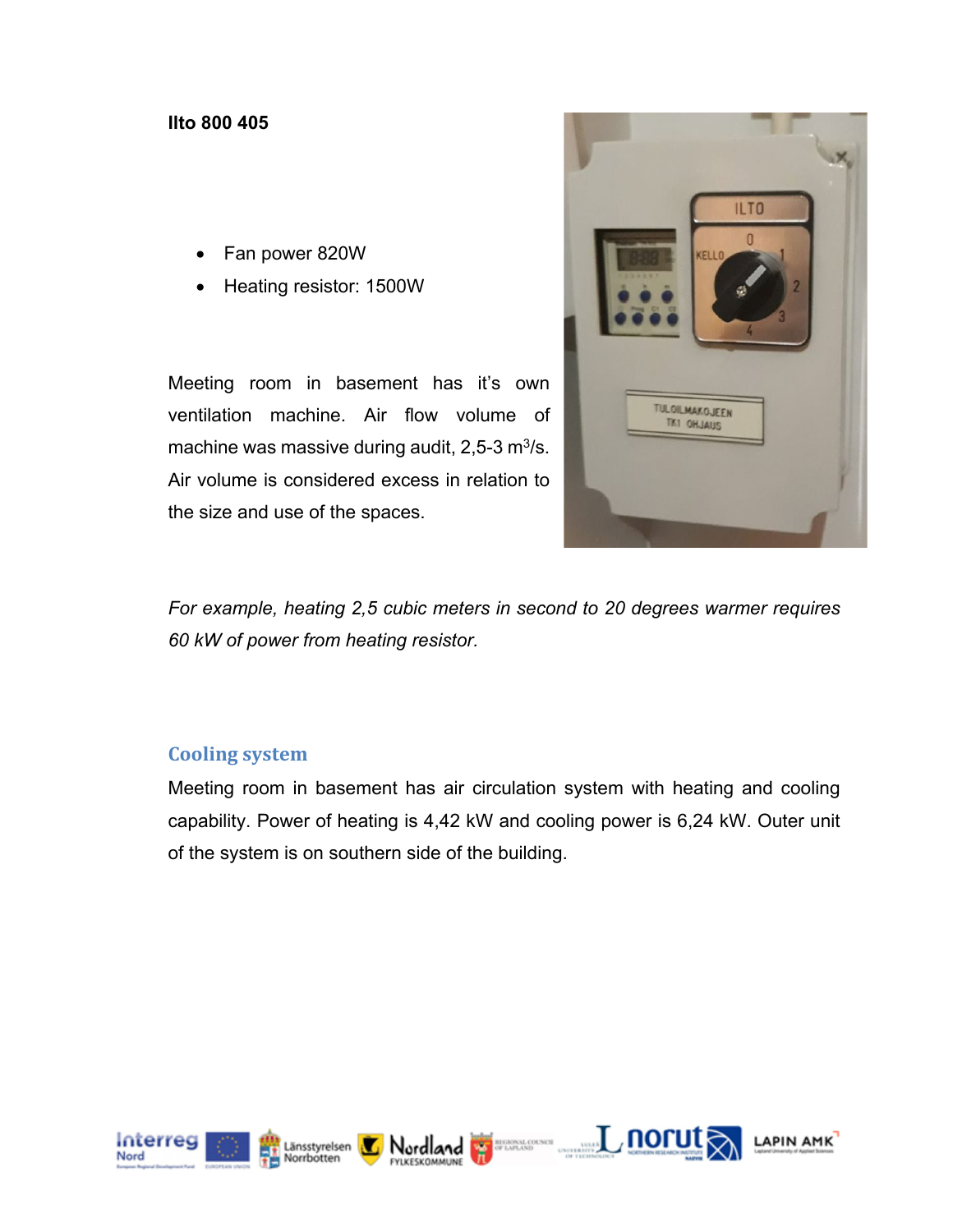#### <span id="page-10-0"></span>**Structures**

Thermal imaging (Flir One Pro) and surface temperature measurements were done during the audit. Vacuum in building causes uncontrollable airflow to building via unsealed passages and ducts. These cause very low surface temperatures during winter months.



Picture 5: Cable passage.

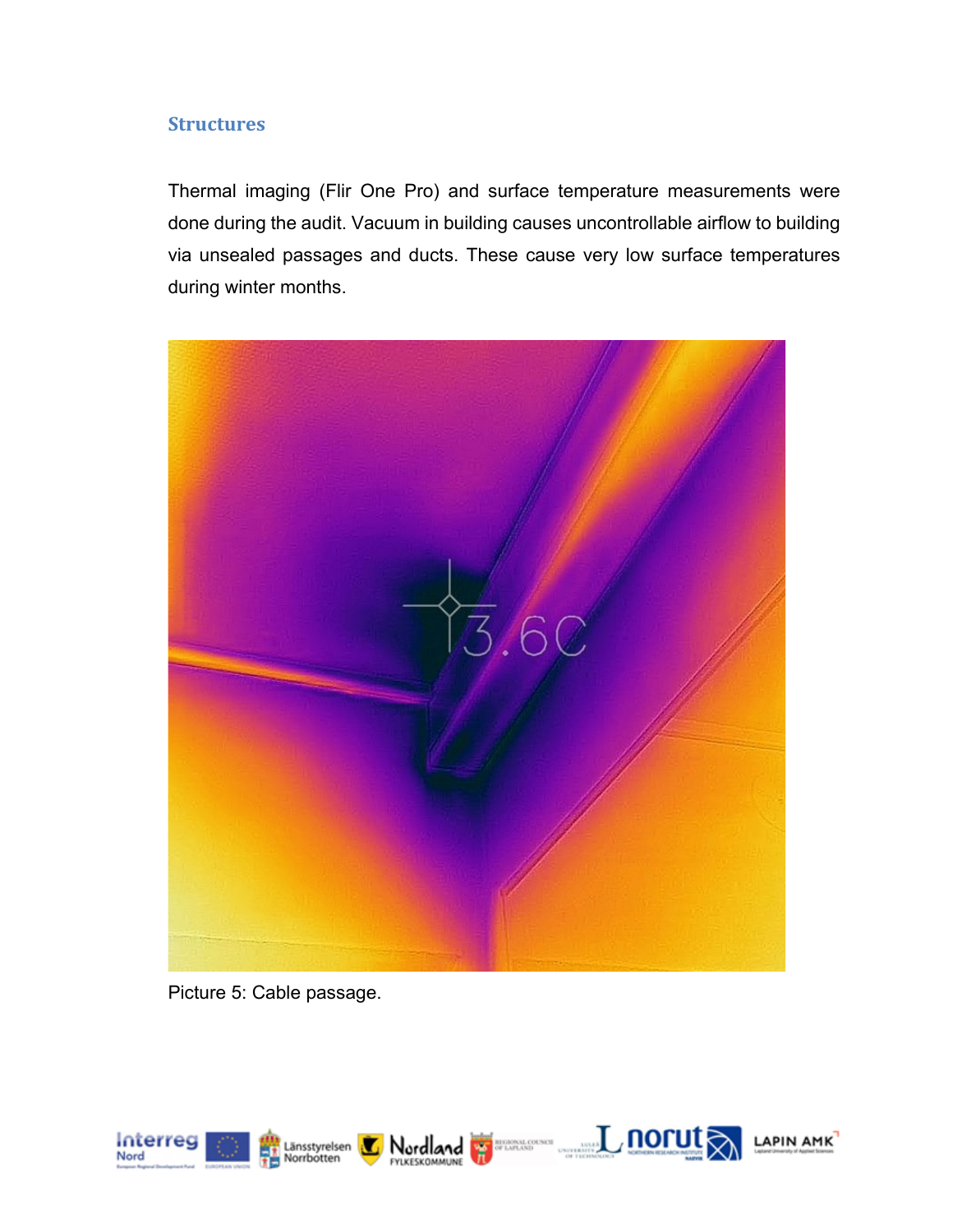Wall structure is typical to era; massive brick structure  $1\frac{1}{2}$  bricks thick with  $50 -$ 100mm of insulation inside. Subfloors and attic floor are twin slab structures, 500mm thick. Insulation of twin slab has usually consisted of organic materials, such as wood chip. Windows were in good shape and no leaks were spotted.



Picture 6: Twin slab structure







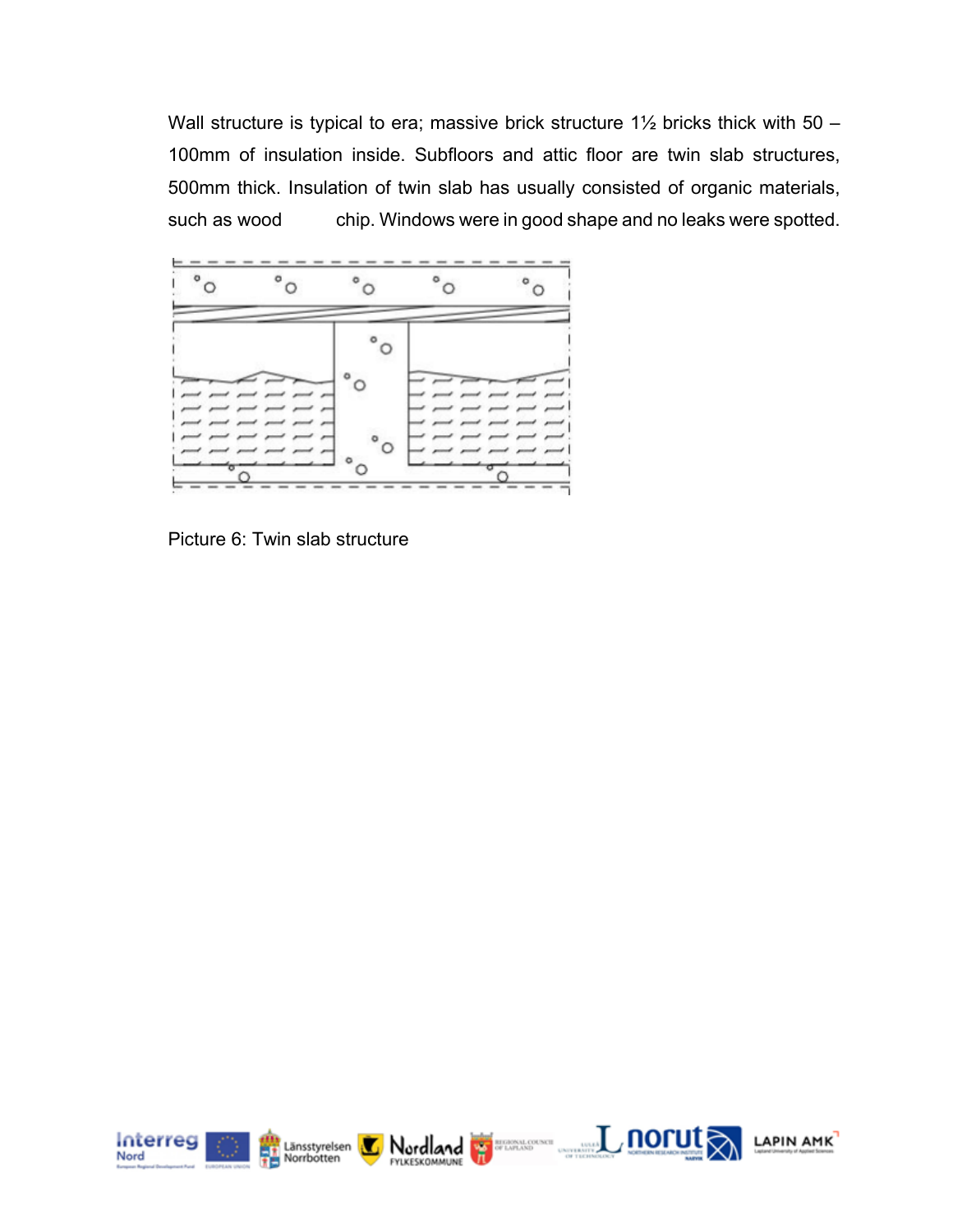## <span id="page-12-0"></span>**Proposed actions**

#### <span id="page-12-1"></span>**Heating system**

If building's air tightness, thermal leaks or ventilation system will be repaired or altered, radiator system should be adjusted. Adjustment of radiation system should always be performed as a last action to achieve maximum savings.

#### <span id="page-12-2"></span>**Ventilation system**

Building's ventilation is unbalanced and creates vacuum within the building, which causes cold airflows and surface temperatures via passages throughout the building. Some of the indoor air-related symptoms may be caused by impurities coming through the unsealed passages.

• Balancing of ventilation

Most of the air leaks could be eliminated by adjusting supply and exhaust flows to match each other and sealing the passages. It is also worth noting, that terminal devices of ventilation may not be the most suitable for office spaces.

• Heat recovery ventilation (HRV)

Currently the most energy consuming single component is heating radiator of basement ventilation system. Air volumes of the system seem to be massive for spaces with so little use. If it isn't possible to setup HRV system to current ventilation system, the only energy saving measures are to check air volumes and add control switch for users.